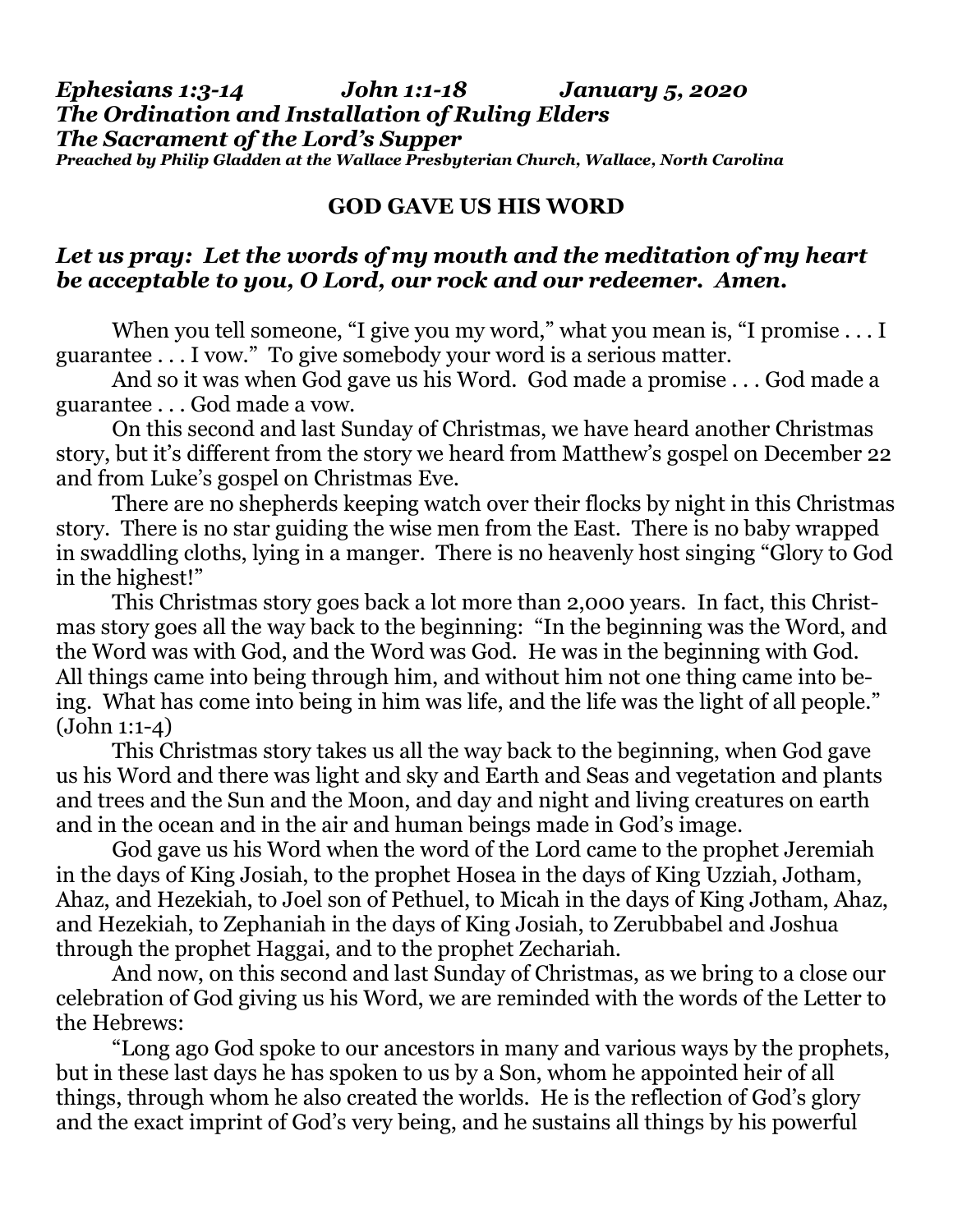word. When he had made purification for sins, he sat down at the right hand of the Majesty on high, having become as much superior to angels as the name he has inherited is more excellent than theirs." (Hebrews 1:1-4)

God gave us his Word . . . and his Word has given us life and light, and the darkness cannot overcome the life and light.

God gave us his Word . . . and his Word has given us glory and grace and truth and a vision of who God really is.

God gave us his Word . . . and that Christmas Word is:

\* He will save his people from their sins.

\* Emmanuel, God-with-us, "And remember, I am with you always, to the end of the age." (Matthew 28:20)

As we come to the Lord's table this morning to celebrate the Sacrament, we are reminded of the vital connection between God's Word to us and God's table before us.

As our "Directory for Worship" reminds us, "The Lord's Supper enacts and seals what the Word proclaims: God's sustaining grace offered to all people. The Lord's Supper is at once God's gift of grace, God's means of grace, and God's call to respond to that grace." (Book of Order, W-3.0409)

As we come to the Lord's table this morning, we have heard again God's faithful Word/promise/vow/guarantee — "And the Word became flesh and lived among us, and we have seen his glory, the glory as of a father's only son, full of grace and truth." (John 1:14)

John's Christmas story and our trip to the table at our Lord's invitation emphasize again that "God brings all things into being by the Word. Through the incarnation, this same, eternal Word of God became flesh and lived among us, in a particular person in a particular time and place —

Jesus of Nazareth. Through Jesus Christ, God speaks to us in truth and reaches out to us with grace; through Jesus Christ, we may speak truthfully to God and lift up our hearts with gratitude." (Book of Order, W-1.0301)

When you tell someone, "I give you my word," that person might respond, "I'll take your word for it." In other words, "I'll choose to believe what you are telling me based on the fact that I trust you."

So, what does it look like when we say to God, "We'll take your Word for it"?

Again, according to our "Directory for Worship,"Where the Word is read and proclaimed, Jesus Christ the living Word is present by the power of the Holy Spirit. We respond to the proclamation of the Word in a variety of ways: confessing the faith of the Church, celebrating or reaffirming the Sacrament of Baptism, praying for the Church and world, and offering our lives in gratitude for God's grace. The proclamation of the Word is incomplete if it fails to evoke the response of the people of God. When the Word is proclaimed, we are called, above all, to discern Jesus Christ, receive his grace, and respond to his call with obedience. All of these things depend on the gifts of the Holy Spirit, whom we seek in prayer." (Book of Order, W-3.0301)

Today we celebrate one way the Church says to God, "We'll take your Word for it." As we ordain and install Darleen, Fred, and Patsy as ruling elders in the Class of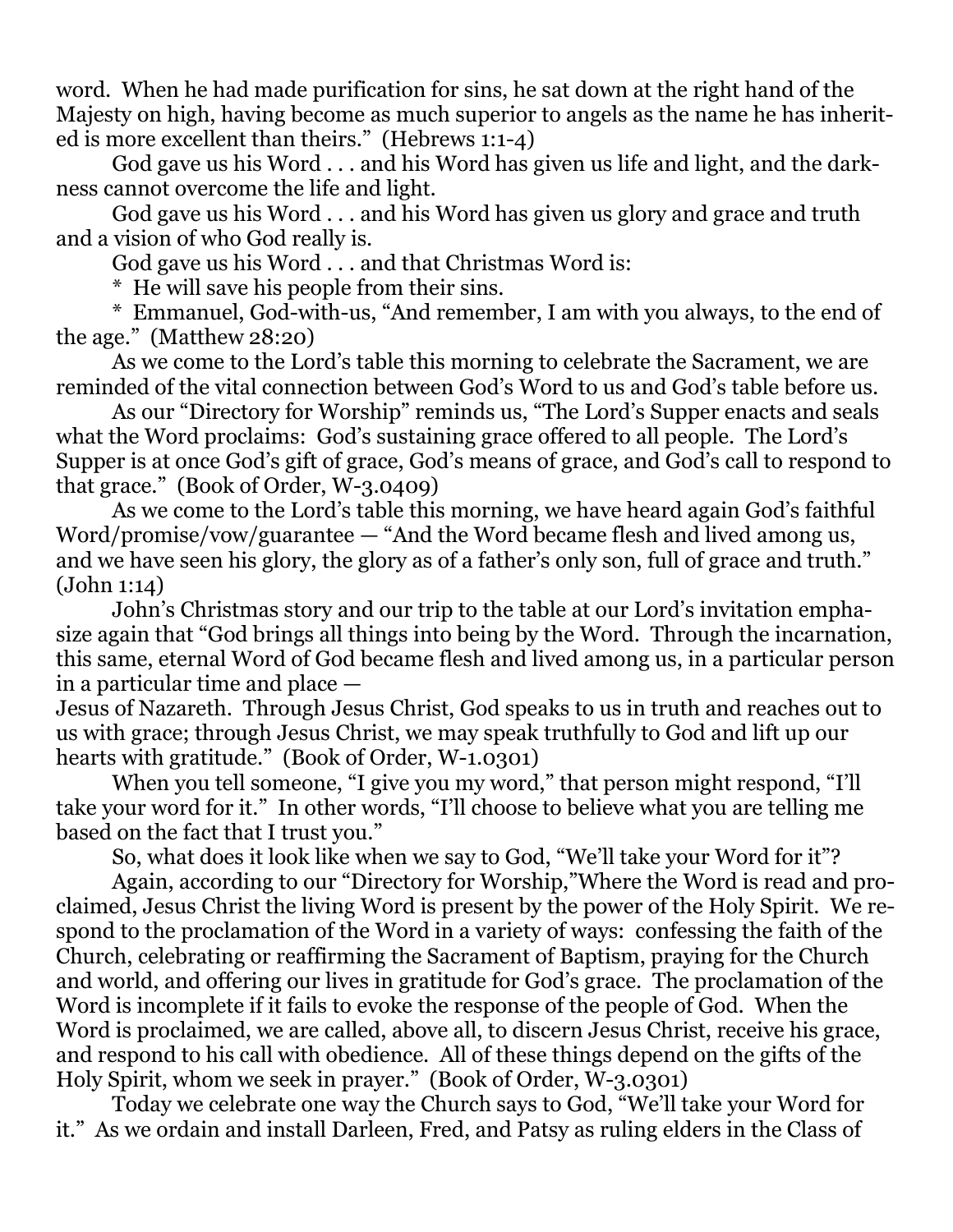2022, they will affirm God's Word to them by answering some constitutional questions, two of which are:

\* Do you trust in Jesus Christ your Savior, acknowledge him Lord of all and Head of the Church, and through him believe in one God, Father, Son, and Holy Spirit?

\* Do you accept the Scriptures of the Old and New Testaments to be, by the Holy Spirit, the unique and authoritative witness to Jesus Christ in the Church universal, and God's Word to you?

But Darleen, Fred, and Patsy — along with the other elders on the Session aren't taking on the work of the church all by themselves. In a few minutes, you, the congregation, will also make some vows  $-$  you'll give your word, if you will  $-$  to pray for our elders, encourage them, respect their decisions, and follow them as they guide us, serving Jesus Christ who alone is Head of the Church.

Several years ago, in a discussion around the session table about the role and responsibilities of ruling elders in our congregation, I shared this description from our church's *Book of Order*: "Ruling elders are so named not because they 'lord it over' the congregation, but because they are chosen by the congregation to discern and measure its fidelity to the Word of God, and to strengthen and nurture its faith and life." (G-2.0301)

One of our elders said, "How in the world are we supposed to do that? How are we supposed to discern and measure the congregation's fidelity to the Word of God?" And I responded, "That's the question, isn't it?"

What does it mean to be faithful to the Word of God?

It starts with us saying to God, "We'll take your Word for it."

And then living and acting as if we really mean what we say.

When God gave us his Word, he made a promise to us. He didn't just talk about it, he did something about it.

When we tell God, "We'll take your Word for it," we need not just talk about it  $$ we need to do something about it. We need to trust the Word made flesh, who lived among us as one of us, and we need to believe and do what he says based on the fact that we trust the Word.

On Thursday, Geneva and I talked about when to take down the Christmas decorations in this sanctuary. She said, "I know you like to leave them up through January 6." I said, "That's right. It's good to remind all of us that it's still Christmas." Soon enough, all of the Christmas decorations will be gone from the sanctuary. They're pretty much gone from every other place, and we've moved on to whatever comes next.

But God's Word remains with us, because God's Word in Jesus Christ isn't just for creation or the first Christmas. When God gave us his Word in Jesus Christ, it was for all time.

If we say to God, "We'll take your Word for it," how will we make good on that promise in the coming year?